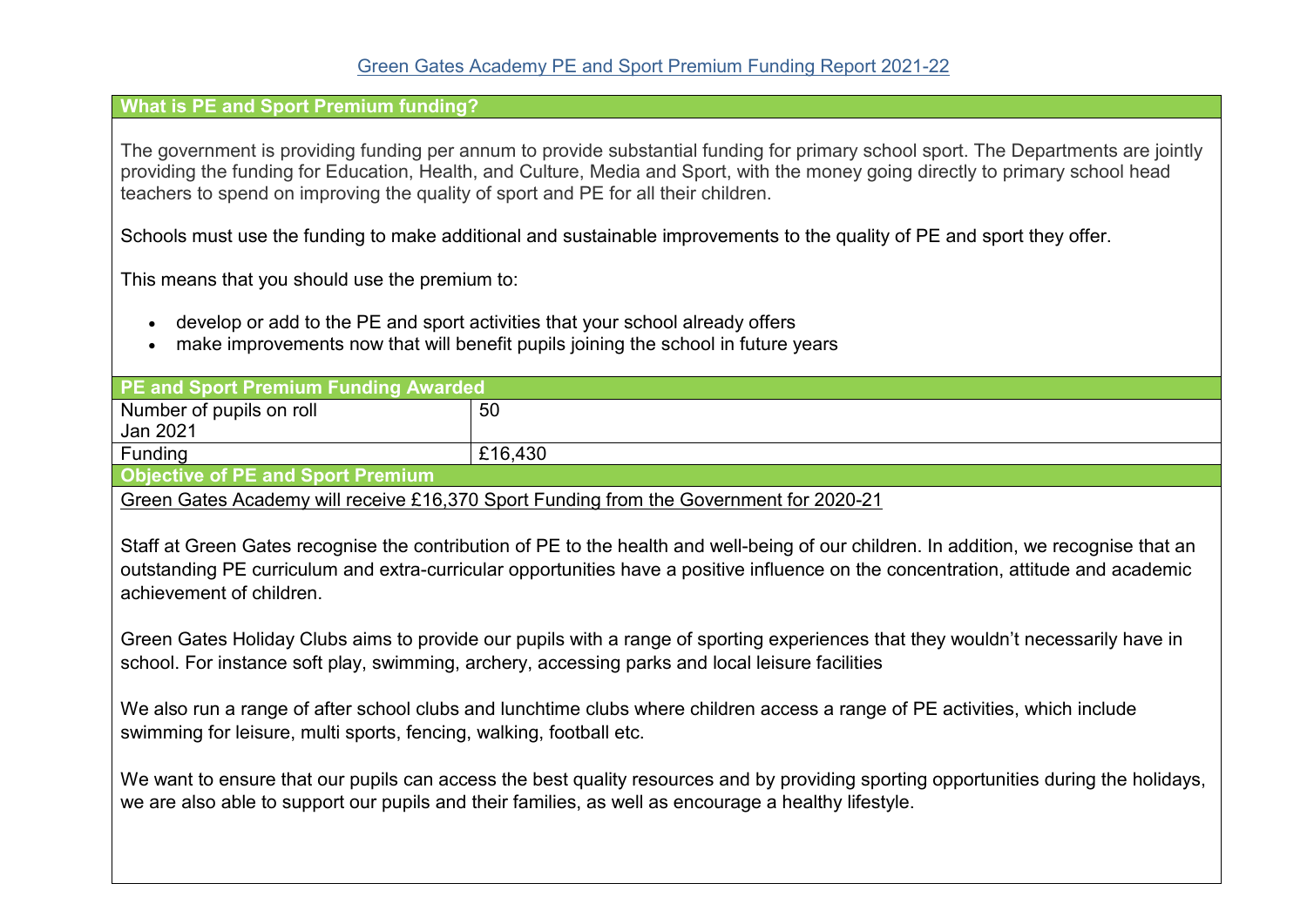| We are using our Sports funding to:                                                                                                    |                                                                                                                 |                                         |                                  |  |  |  |
|----------------------------------------------------------------------------------------------------------------------------------------|-----------------------------------------------------------------------------------------------------------------|-----------------------------------------|----------------------------------|--|--|--|
| $\checkmark$ Extend the range of sporting resources available                                                                          |                                                                                                                 |                                         |                                  |  |  |  |
|                                                                                                                                        | Extend the range of activities available during school holidays                                                 |                                         |                                  |  |  |  |
|                                                                                                                                        | Create opportunities for pupils to experience a range of sports                                                 |                                         |                                  |  |  |  |
|                                                                                                                                        | Provide opportunities for pupils to be taught by specialist coaches                                             |                                         |                                  |  |  |  |
|                                                                                                                                        |                                                                                                                 |                                         |                                  |  |  |  |
|                                                                                                                                        |                                                                                                                 |                                         |                                  |  |  |  |
|                                                                                                                                        | Number of Year 6 Pupils completed their national curriculum swimming requirements in year 6 2020-21             |                                         |                                  |  |  |  |
|                                                                                                                                        | These numbers were restricted during the covid 19 pandemic. Swimming was only an option for children during the |                                         |                                  |  |  |  |
| summer term                                                                                                                            |                                                                                                                 |                                         |                                  |  |  |  |
|                                                                                                                                        |                                                                                                                 |                                         | 78%                              |  |  |  |
| What percentage of your current Year 6 cohort swim competently, confidently and proficiently over a distance<br>of at least 25 metres? |                                                                                                                 |                                         |                                  |  |  |  |
| What percentage of your current Year 6 cohort use a range of strokes effectively (for example, front crawl,                            |                                                                                                                 | 78%                                     |                                  |  |  |  |
| backstroke and breaststroke)?                                                                                                          |                                                                                                                 |                                         |                                  |  |  |  |
| What percentage of your current Year 6 cohort perform safe self-rescue in different water-based situations?                            |                                                                                                                 |                                         | 78%                              |  |  |  |
| Schools can choose to use the Primary PE and Sport Premium to provide additional provision for swimming, but                           |                                                                                                                 | No                                      |                                  |  |  |  |
| this must be for activity over and above the national curriculum requirements. Have you used it in this way?                           |                                                                                                                 |                                         |                                  |  |  |  |
| Pupils in year 6 will be attending swimming lessons every week on a Monday afternoon for 2019-20                                       |                                                                                                                 | 18 throughout the total year            |                                  |  |  |  |
| Outcomes to be confirmed at the end of the academic year                                                                               |                                                                                                                 |                                         |                                  |  |  |  |
| <b>Record of Sports Funding Predicted Spending 2021-22</b>                                                                             |                                                                                                                 |                                         |                                  |  |  |  |
| <b>Item/Project</b>                                                                                                                    | Cost                                                                                                            | <b>Objectives</b>                       | <b>Predicted Outcomes</b>        |  |  |  |
| Resources to encourage                                                                                                                 | £3,620                                                                                                          | $\triangleright$ To extend the range of | $\triangleright$ Pupils are more |  |  |  |
| outdoor play and sports:                                                                                                               |                                                                                                                 | resources available so                  | interested in PE.                |  |  |  |
|                                                                                                                                        |                                                                                                                 | that more children can                  | Pupils have access to            |  |  |  |
|                                                                                                                                        |                                                                                                                 | participate.                            | appropriate equipment.           |  |  |  |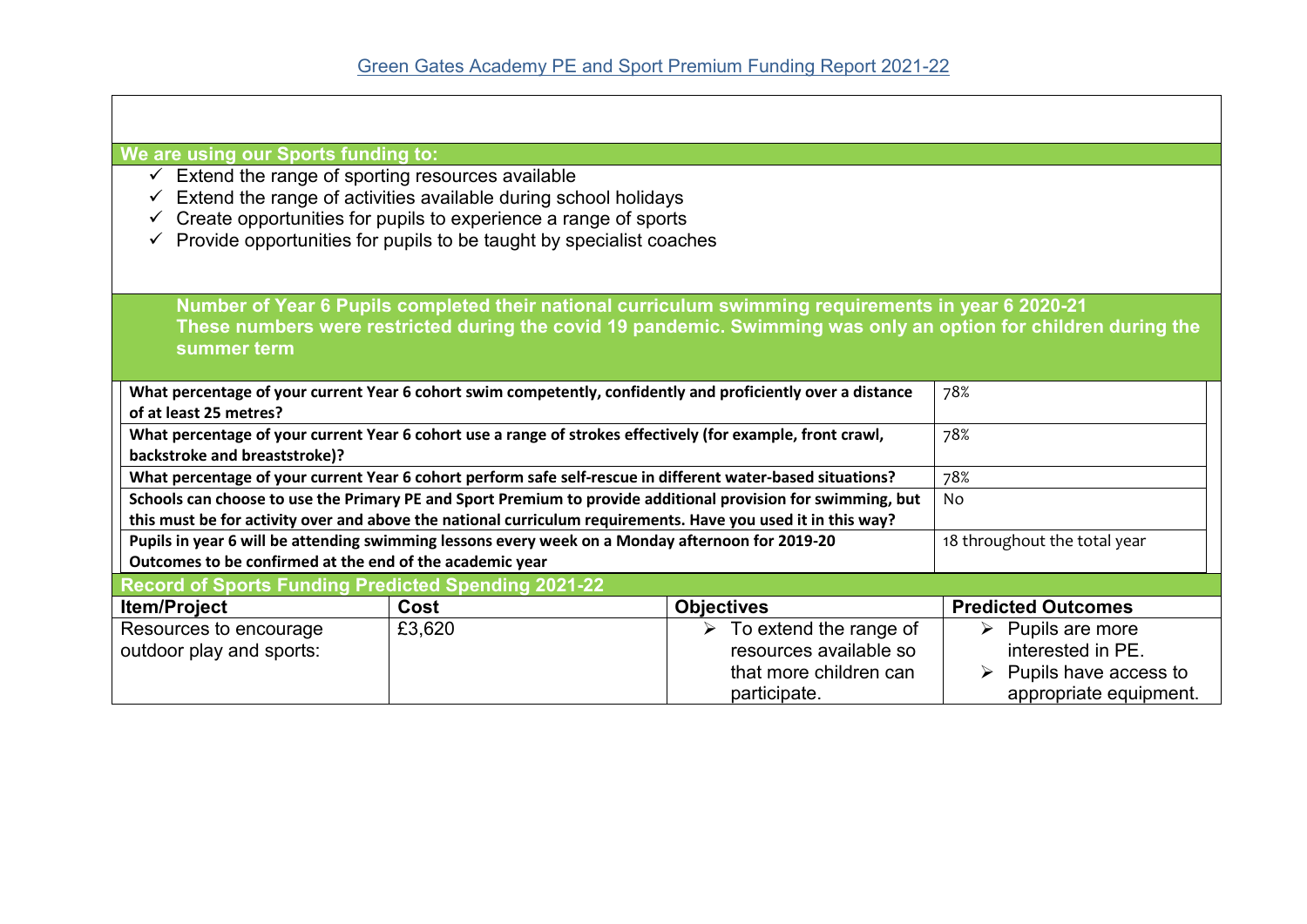## Green Gates Academy PE and Sport Premium Funding Report 2021-22

| Indoor equipment to encourage<br>indoor sports for use with<br>obstacle courses and health<br>and well-being to support<br>sensory processing | £500   | Encourage indoor sport<br>$\blacktriangleright$<br>Encourage pupils to<br>self-regulate in relation<br>to their sensory<br>processing<br>Encourage children to<br>$\blacktriangleright$<br>participate in indoor<br>sport using techniques<br>that can be used at<br>home | $\triangleright$ Increase pupil's fitness<br>levels<br>Encourage pupils to be<br>$\blacktriangleright$<br>creative and take more<br>ownership in relation to<br>their health needs                                                                                                                        |
|-----------------------------------------------------------------------------------------------------------------------------------------------|--------|---------------------------------------------------------------------------------------------------------------------------------------------------------------------------------------------------------------------------------------------------------------------------|-----------------------------------------------------------------------------------------------------------------------------------------------------------------------------------------------------------------------------------------------------------------------------------------------------------|
| Sensory Regulation for health<br>and well-being.                                                                                              | £8,000 | Cost of therapist to put<br>$\blacktriangleright$<br>in sensory programmes<br>to support individual<br>needs                                                                                                                                                              | $\triangleright$ Pupils increase<br>motivation, self-esteem<br>and fitness levels<br>$\triangleright$ To ensure pupils are<br>ready for learning<br>$\triangleright$ To increase health and<br>well being<br>To increase fitness<br>levels<br>$\triangleright$ To support pupils with<br>their regulation |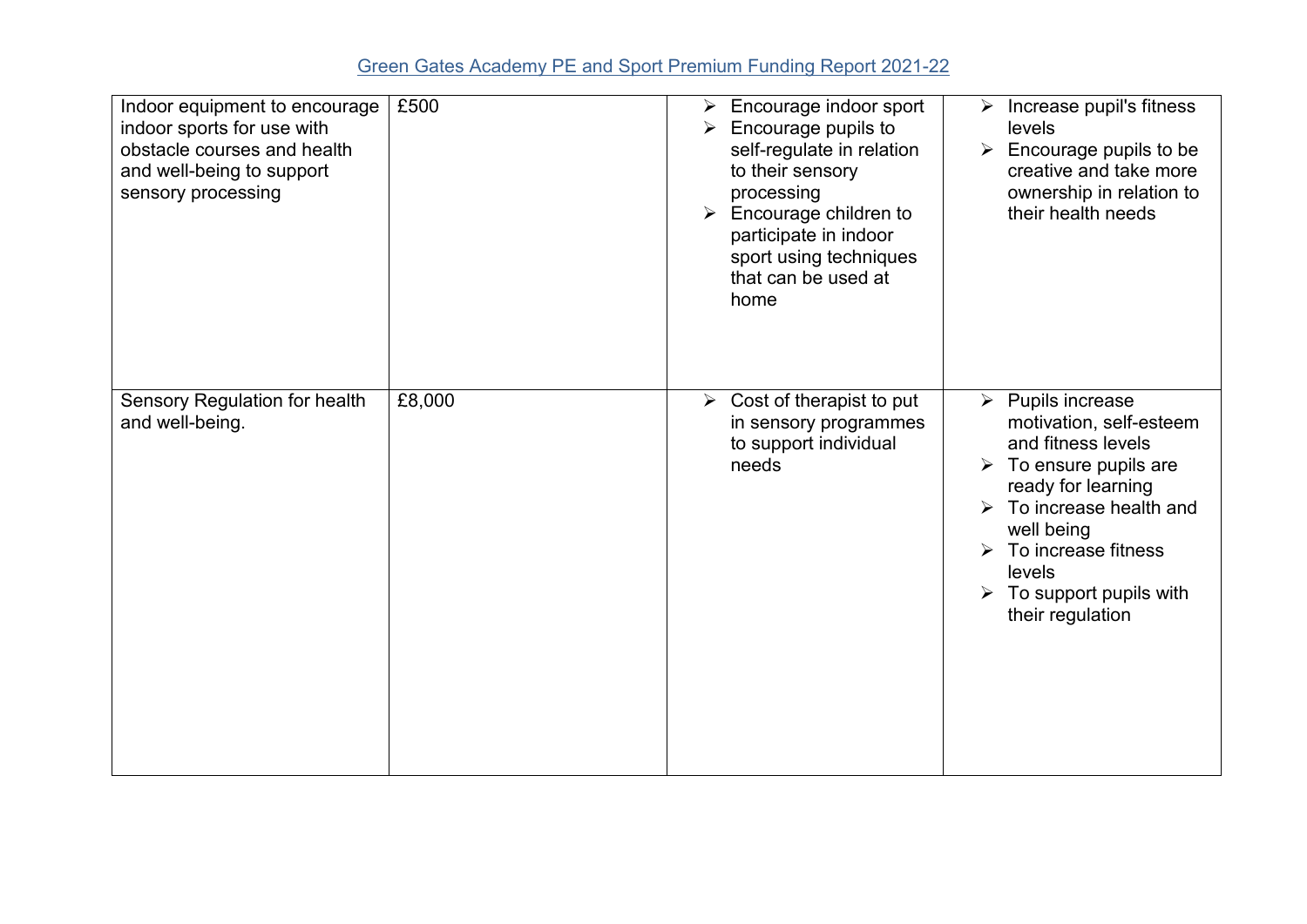| Access to horse riding for all<br>children                                                                  | £1380  |                                                                                                       |                                                                                                                                                               |
|-------------------------------------------------------------------------------------------------------------|--------|-------------------------------------------------------------------------------------------------------|---------------------------------------------------------------------------------------------------------------------------------------------------------------|
| Enrichment competitions every<br>half term                                                                  | £700   | To provide competitive<br>$\blacktriangleright$<br>opportunities for pupils<br>to play in team games. | $\triangleright$ Pupils learnt to prepare<br>for an event, take part<br>and in some cases lose.<br>$\triangleright$ Opportunity to involve<br>parents/carers. |
| Sports coach for football to<br>support enrichment activities<br>during golden time                         | £1,030 | To provide quality<br>$\blacktriangleright$<br>enrichment activities<br>with qualified staff          | $\triangleright$ Pupils increase<br>motivation, self-esteem<br>and fitness levels in<br>football                                                              |
| Sports coach for dance to<br>support enrichment activities<br>during golden time<br>depending upon covid 19 | £200   | To provide quality<br>$\blacktriangleright$<br>enrichment activities<br>with qualified staff          | $\triangleright$ Pupils increase<br>motivation, self-esteem<br>and fitness levels in<br>dance                                                                 |